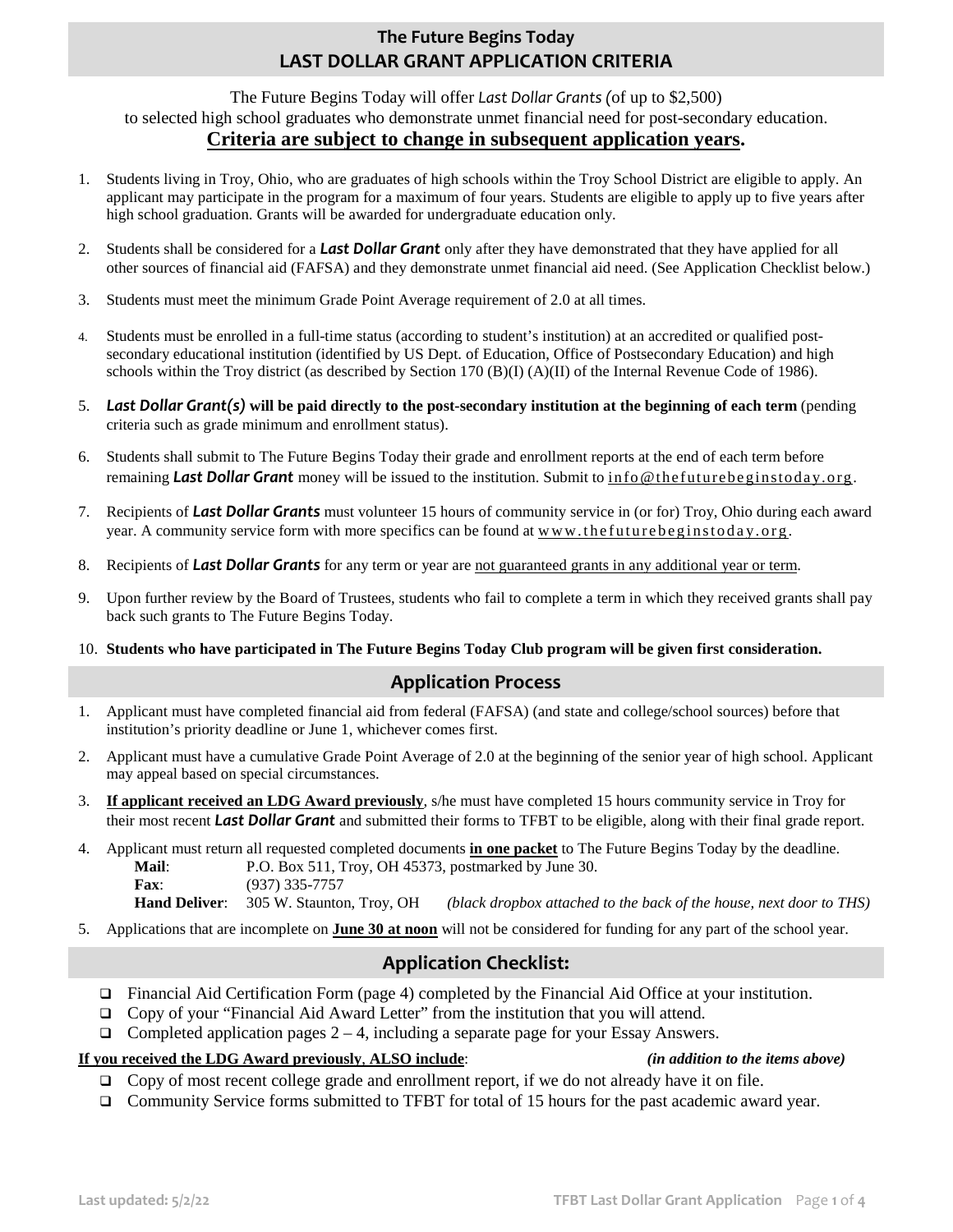# **TFBT Last Dollar Grant**

|                                                                                                                                                                        |                                                                                | <b>TFBT Last Dollar Grant</b>                                   |                                                                                                                                                           |        |  |  |  |
|------------------------------------------------------------------------------------------------------------------------------------------------------------------------|--------------------------------------------------------------------------------|-----------------------------------------------------------------|-----------------------------------------------------------------------------------------------------------------------------------------------------------|--------|--|--|--|
|                                                                                                                                                                        | <b>Applicant Information</b>                                                   |                                                                 | Application Year $20$                                                                                                                                     | $-20$  |  |  |  |
|                                                                                                                                                                        | Were you a previous TFBT Club student?                                         |                                                                 |                                                                                                                                                           | Y<br>N |  |  |  |
|                                                                                                                                                                        |                                                                                | Have you applied for/received this Last Dollar Grant before?    |                                                                                                                                                           | Y<br>N |  |  |  |
| <b>BEGINS</b><br><b>DDAY</b>                                                                                                                                           | If yes, the years received were:<br>Which elementary school(s) did you attend? |                                                                 |                                                                                                                                                           |        |  |  |  |
| <b>First Name</b>                                                                                                                                                      | $\mathbf{M}$                                                                   | Nickname                                                        | <b>Last Name</b>                                                                                                                                          |        |  |  |  |
| <b>Home Address</b>                                                                                                                                                    |                                                                                | City, ST ZIP                                                    |                                                                                                                                                           |        |  |  |  |
| <b>Cell Phone</b>                                                                                                                                                      |                                                                                | e-mail (required)                                               |                                                                                                                                                           |        |  |  |  |
| <b>Student ID#</b>                                                                                                                                                     | (at your college/school)                                                       | <b>Birthdate</b>                                                | Age                                                                                                                                                       |        |  |  |  |
| High School diploma is from:                                                                                                                                           |                                                                                | $\Box$ THS $\Box$ TCHS                                          |                                                                                                                                                           |        |  |  |  |
| High School:                                                                                                                                                           |                                                                                | Grade Point Average                                             |                                                                                                                                                           |        |  |  |  |
| College Credit Plus?                                                                                                                                                   |                                                                                | N<br>Y                                                          |                                                                                                                                                           |        |  |  |  |
|                                                                                                                                                                        | Post-Secondary Training / College Information                                  |                                                                 |                                                                                                                                                           |        |  |  |  |
|                                                                                                                                                                        | <b>Institution Name</b> (for upcoming academic year)                           |                                                                 | <b>Cumulative College GPA</b> (if applicable)                                                                                                             |        |  |  |  |
| <b>Current Major</b>                                                                                                                                                   |                                                                                | <b>Expected Grad Month / Year</b>                               | <b>Degree Name</b>                                                                                                                                        |        |  |  |  |
| <b>Institution Terms:</b>                                                                                                                                              |                                                                                |                                                                 |                                                                                                                                                           |        |  |  |  |
| Your Rank/Year:                                                                                                                                                        |                                                                                | $\Box$ Fr $\Box$ So $\Box$ Jr $\Box$ Sr $\Box$ Sr $2^{nd}$ Year |                                                                                                                                                           |        |  |  |  |
|                                                                                                                                                                        | <b>Parent/Guardian Information</b>                                             |                                                                 |                                                                                                                                                           |        |  |  |  |
| Parent 1 First/Last Name                                                                                                                                               |                                                                                | <b>Cell Phone</b>                                               | e-mail                                                                                                                                                    |        |  |  |  |
|                                                                                                                                                                        |                                                                                |                                                                 |                                                                                                                                                           |        |  |  |  |
| Home Address $\Box$ Same as above                                                                                                                                      |                                                                                | City, ST                                                        | <b>ZIP</b>                                                                                                                                                |        |  |  |  |
| <b>Parent 2 First/Last Name</b>                                                                                                                                        |                                                                                | <b>Cell Phone</b>                                               | e-mail                                                                                                                                                    |        |  |  |  |
| Home Address $\Box$ Same as above                                                                                                                                      |                                                                                | City, ST                                                        | ZIP                                                                                                                                                       |        |  |  |  |
| <b>Highest education of mother:</b><br>□ Less than High School diploma<br>$\hfill\Box$ High School diploma<br>$\square$ Some college<br>Associate's / Technical Degree |                                                                                |                                                                 | <b>Highest education of father:</b><br>□ Less than High School diploma<br>High School diploma<br>$\square$ Some college<br>Associate's / Technical Degree |        |  |  |  |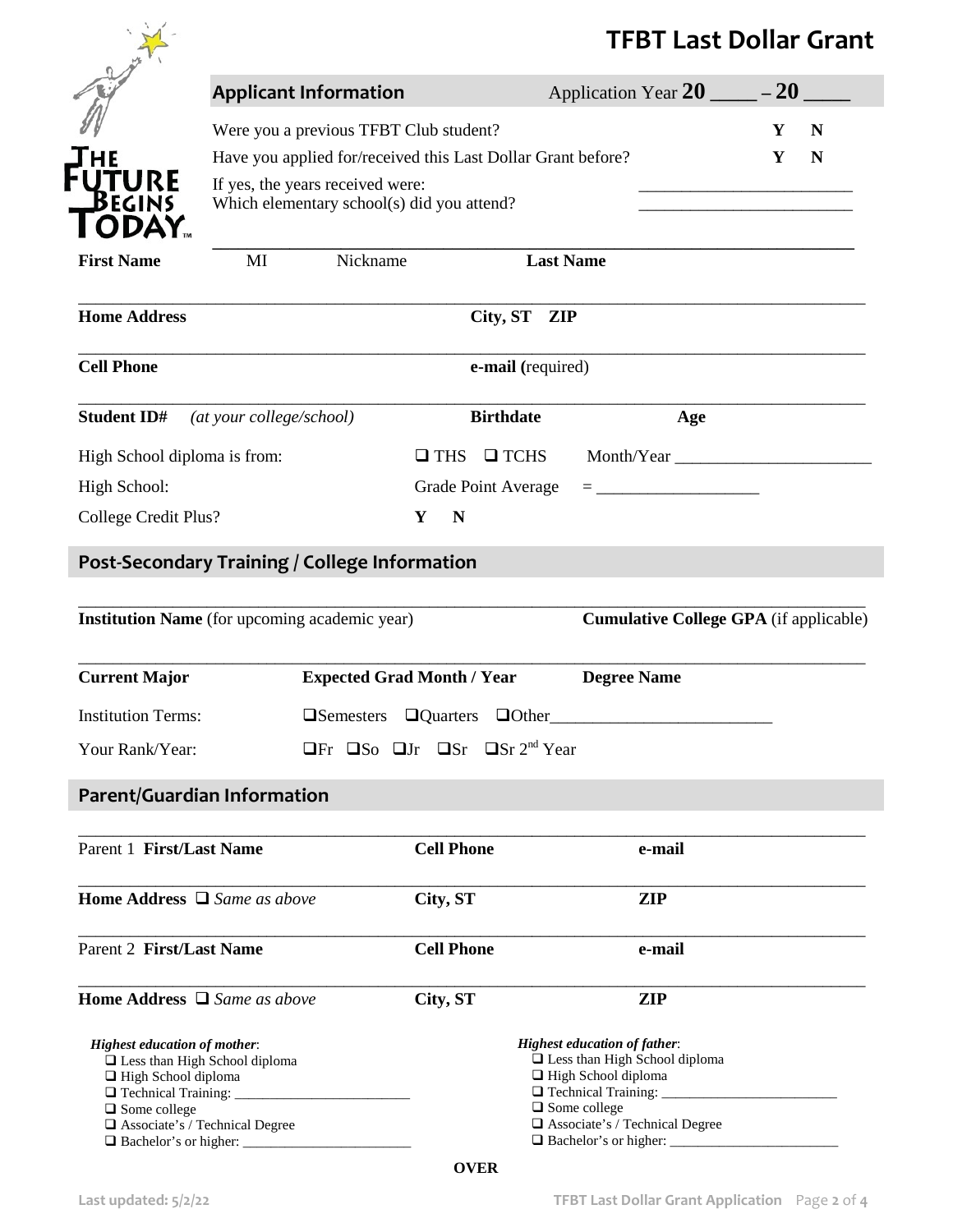### **Essay Questions**

*Please type your essay answers on a separate page with the associated question number, and attach to this application.*

- 1. **What are your academic goals? What are your job/career goals?**
- 2. **How will a** *Last Dollar Grant* **from The Future Begins Today help you achieve your goals?**  *(If you have received this Last Dollar Grant before, describe how it has helped you! This information may be shared with our generous donors.)*
- 3. **During the last three years, what extracurricular, leadership or community service activities have you been involved with, such as community organizations, athletics, arts or service organizations? How were you involved?**
- 4. **If you receive a** *Last Dollar Grant***, you will be expected to complete a minimum of 15 hours of community service in Troy during the upcoming academic year, separate from other service requirements you might have. What Troy organization(s) are you interested in volunteering for and why?**
- *5.* **What are special circumstances that you feel The Future Begins Today should know in consideration of providing you a** *Last Dollar Grant***?** (*Examples: personal or family challenges that have been overcome, memories and involvement as a TFBT Club student, aspirations, goals already achieved, family or personal financial situations, how the pandemic shutdown is affecting your family's financial situation or plans, etc.)*

## **Agreement**

**The undersigned agrees** that The Future Begins Today (TFBT) may use, transmit or receive information from this application and from the undersigned's FAFSA, PROFILE and PELL GRANT reports, as well as from the undersigned's college award letter when used for admission, determining aid eligibility or referral, and may also request the undersigned's high school and college Grade Point Average and/or transcript. The guidelines for *Last Dollar Grants* from TFBT are also available in your school's Guidance Office (Troy H.S., Troy UVCC, Troy Christian H.S.). Initial grants are offered only to persons who have graduated from a high school in Troy, Ohio, on or after the year 2000 for a period of five years after graduation. Grants are offered for a maximum of four years. The maximum amount of each year's Last Dollar Grant is in most cases the lesser of \$2,500 or the student's unmet need for financial aid as determined by the student's post-secondary school in its analysis of the student's most recent FAFSA form. TFBT does not discriminate in awarding *Last Dollar Grants* on the basis of race, sex, religion, national origin, employment, handicap, marital status, sexual orientation, or age**.** 

The undersigned gives permission for this completed application to be shared with any other organization(s) that grants scholarships for which the undersigned may qualify. **By signing this application, the applicant hereby acknowledges receipt of the guidelines and agrees to abide by them.** 

#### **If I'm selected to receive the Last Dollar Grant, I agree to**:

Meet the requirements in the Application Criteria on page 1.  $\Box$  **Yes**  $\Box$  **No** Give my permission to use my picture for promotional purposes. Attend the Awards Ceremony in the evening of the first Wednesday of August (pending). *(Special circumstances must be approved by the committee prior; a parent must attend in recipient's place.)* Write a "thank you" to donors who make my **Last Dollar Grant** possible.

| <u>штеѕ штуо</u><br>$\Box$ Yes $\Box$ No |  |
|------------------------------------------|--|
| $\Box$ Yes $\Box$ No                     |  |
| $\Box$ Yes $\Box$ No                     |  |

#### **Applicant's Signature Date**

**\_\_\_\_\_\_\_\_\_\_\_\_\_\_\_\_\_\_\_\_\_\_\_\_\_\_\_\_\_\_\_\_\_\_\_\_\_\_\_\_\_\_\_\_\_\_\_\_\_\_\_\_ \_\_\_\_\_\_\_\_\_\_\_\_\_\_\_\_\_\_\_\_\_\_\_\_\_\_**

The application must be **submitted in one packet by June 30 at noon.** Return to:

| Mail:                | The Future Begins Today, P.O. Box 511, Troy, OH 45373        |
|----------------------|--------------------------------------------------------------|
| <b>Fax:</b>          | $(937)$ 335-7757                                             |
| <b>Hand Deliver:</b> | 305 W. Staunton, Troy, OH                                    |
|                      | Black mailbox attached to the back of the house, next to THS |